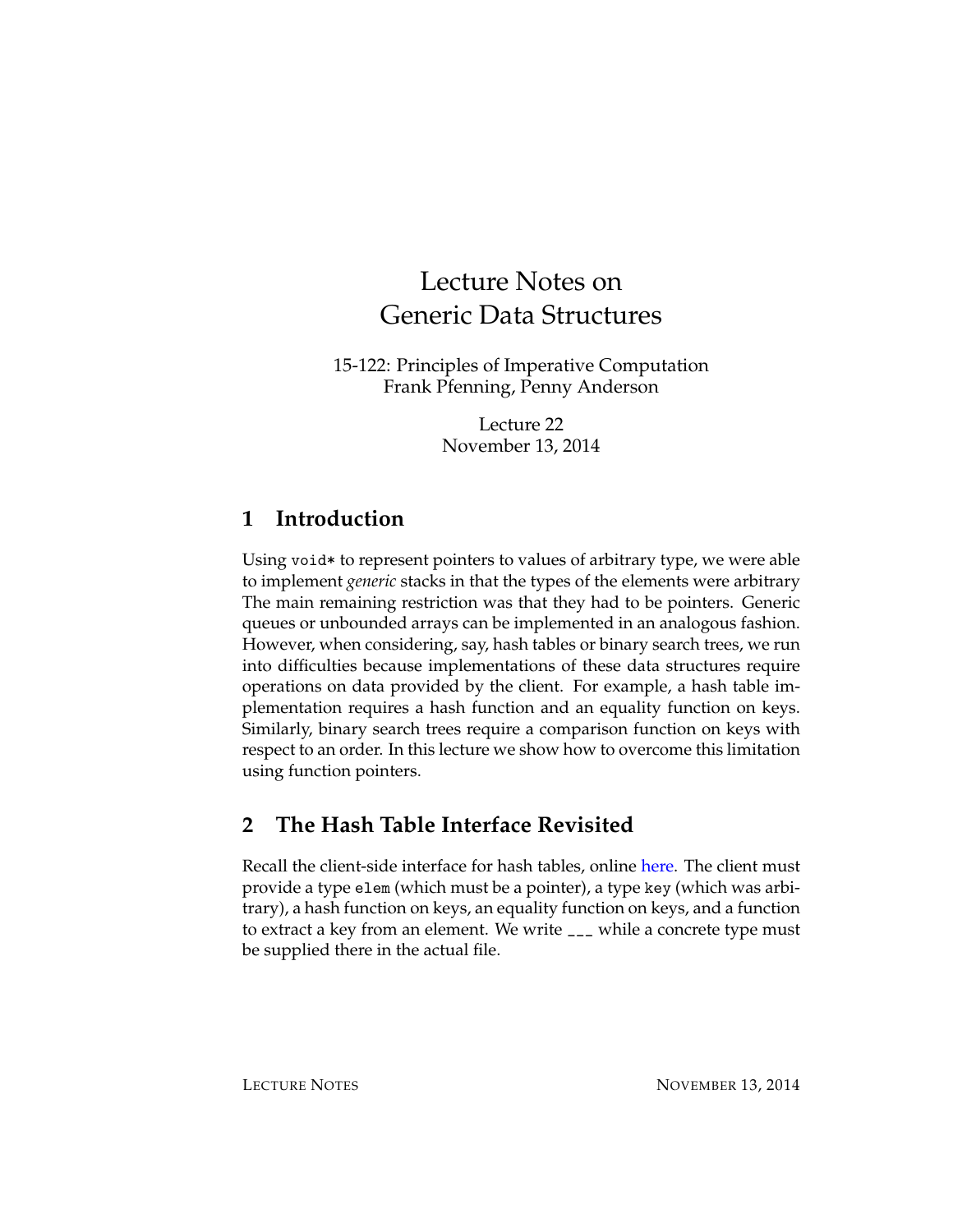```
/************************************/
/* Hash sets, client-side interface */
/************************************/
// typedef _______* elem;
// f(x, y) returns true if x and y contain equal keys
bool elem_equal(elem x, elem y)
/*@requires x != NULL && y != NULL; @*/ ;
// f(x) returns the hash value of x's key
int elem_hash(elem x)
/*@ requires x != NULL; @*/ ;
```
We were careful to write the implementation so that it did not need to know what these types and functions were. But due to limitations in C0, we could not obtain multiple implementations of hash tables to be used in the same application, because once we fix elem, the above two client functions, they cannot be changed.

Given an implementation of the above client interface, the library provides a type hset of hash tables and means to create, insert, and search through a hashtable-backed set.

```
/*************************************/
/* Hash table library side interface */
/*************************************/
// typedef ________ hset;
typedef struct hset_header* hset;
```

```
hset hset_new(int capacity)
/*@requires capacity > 0; @*/ ;
```

```
// Returns the element of H with the equivalent to x, if it exists.
// Otherwise returns NULL.
elem hset_lookup(hset H, elem x)
/*@requires x != NULL; @*/ ;
```

```
void hset_insert(hset H, elem x)
/*@requires x != NULL; @*/ ;
```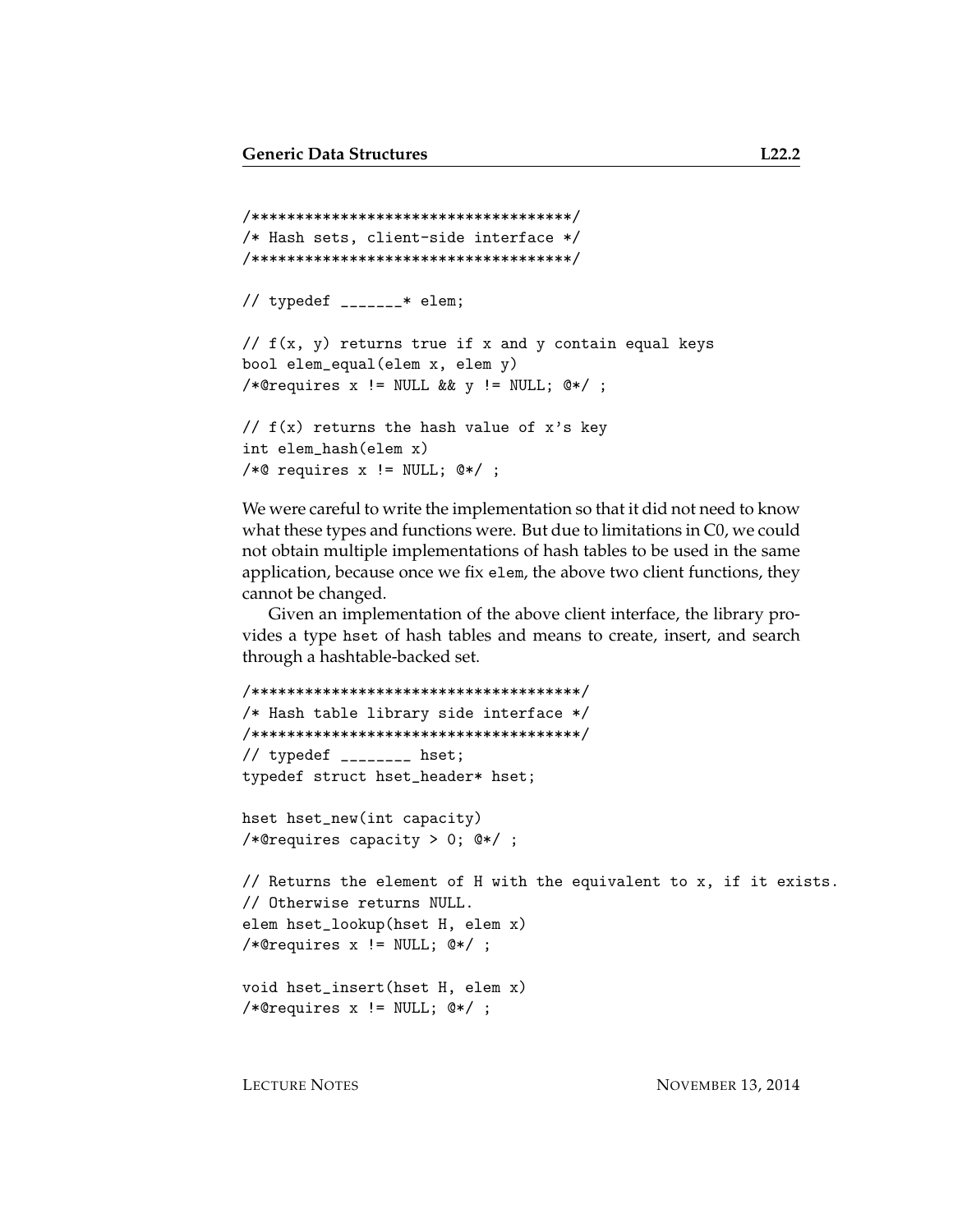# **3 Generic Types**

Since both keys and elements are defined by the clients, they turn into generic pointer types when we implement a truly generic structure in C. We might try the following in a file hset.h.

```
#include <stbool.h>
#include <stdlib.h>
#ifndef _HSET_H_
#define _HSET_H_
typedef void *elem;
/* Hash table interface */
typedef struct hset_header *hset;
hset hset_new (size_t capacity);
void hset_insert(hset H, elem x);
elem hset_lookup(hset H, elem x);
```
#### #endif

We use type definitions instead of writing void\* in this interface so the role of the arguments as keys or elements is made explicit (even if the compiler is blissfully unaware of this distinction).

However, this does not yet work. Before you read on, try to think about why not, and how we might solve it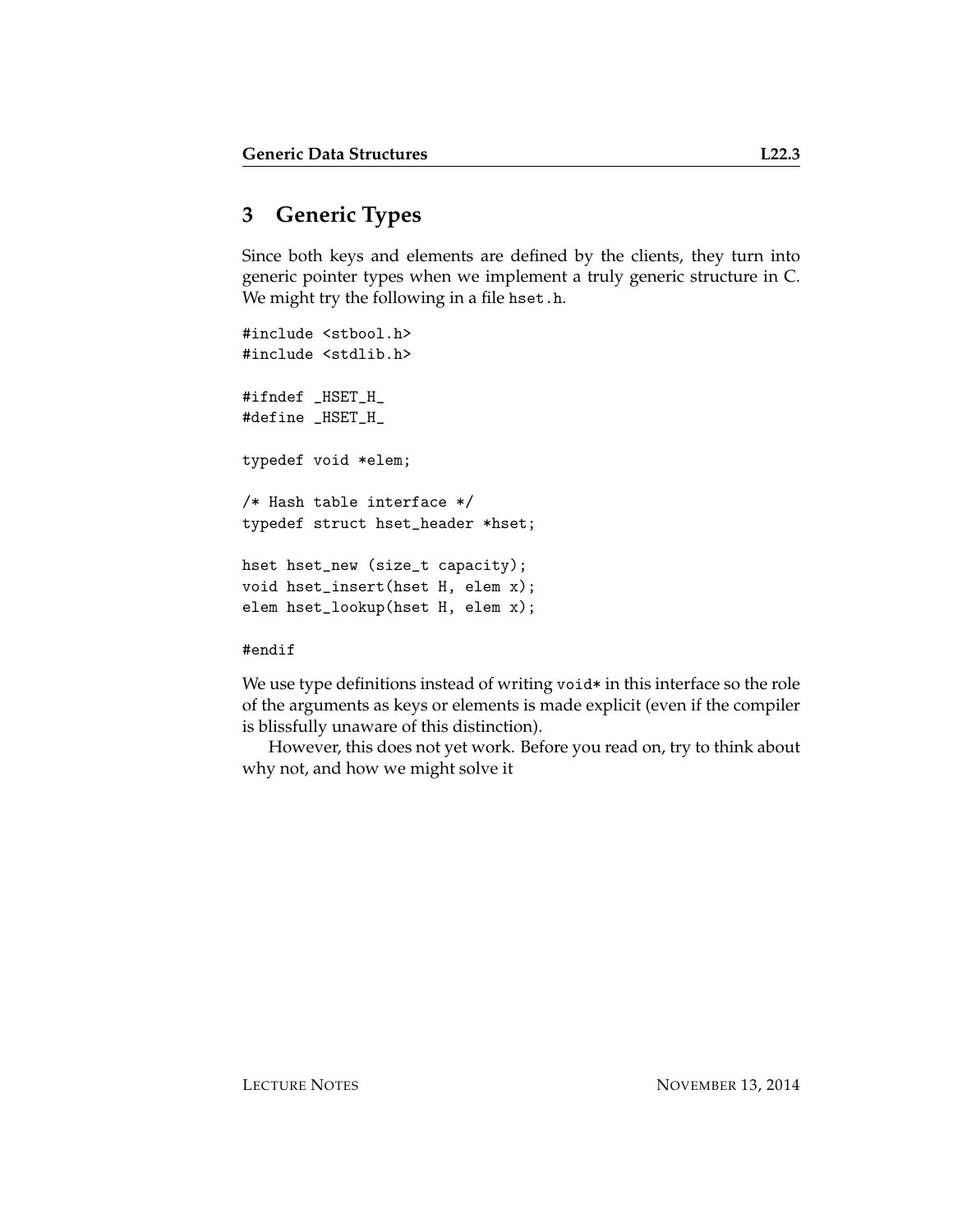#### **4 Function Pointers**

The problem with the approach in the previous section is that the implementation of hashtables must call the functions elem\_equal and elem\_hash. Their types would now involve void\* but in the environment in which the hash table implementation is compiled, there can still only be one of each of these functions. This means the implementation cannot be truly generic. We could not even use two hash tables with different element types simultaneously this way, without copying code and renaming things. (This actually happened with stacks in the Clac programming assignment, if you recall: we had the type istack, stacks of ints, as well as the type qstack, stacks of queues of strings.)

The underlying issue that we are trying to solve in this lecture is a deep one: how can a language support *generic* implementations of data structures that accommodate data elements of different types. The name *polymorphism* derives from the fact that data take on different forms for different uses of the same data structure. Sophisticated mechanisms to support polymorphism have been developed for modern high-level languages like Java and ML. Here we will look at a simple mechanism, the function pointer. In combination with void pointers and header files, function pointers give us the ability to write generic implementations of data structures. We use void pointers to pass around generic references to data, and function pointers to allow the client to specify to the library how to handle that data.

Because the client knows what these functions should be, it can define them, but must somehow communicate the definitions to the library. The way the client does this is by passing the *address* of a defined function to the library, taking advantage of the fact that the implementation of a function is stored in memory like everything else in C, and therefore a function has an address. These addresses are passed from client to library as pointers to functions.

Leaving generic hash tables aside for a moment, we will use a simple example of sorting to demonstrate this. In C, we can write an string sorting function that takes an array of strings, a lower bound, and an upper bound:

void sort(char \*\*A, int lower, int upper);

We cannot make this generic by simply changing char\*\* to void\*\* (an array of void pointers), because we have to be able to compare array elements to sort them.

A comparison function, as we have seen, takes two elements and returns a negative number if the first element is smaller, zero if they are equal,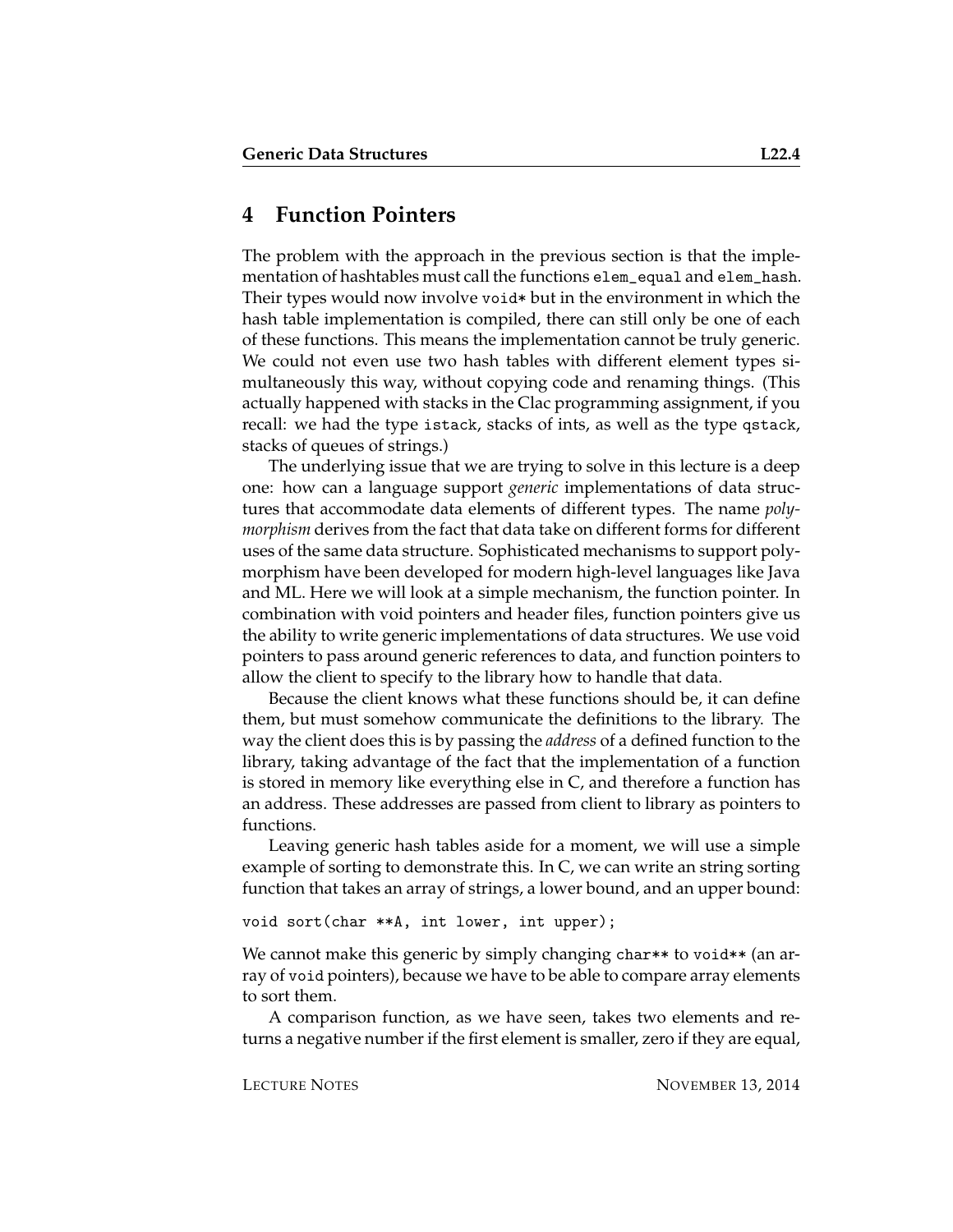and a positive number if the first element is bigger. So the comparison function for generic void\* elements has the following signature:

```
int compare(void* x, void* y);
```
If we want to compare strings (which have C type char\*), we can use the strcmp function from the string library <string.h>:

```
#include <string.h>
int string_compare(void* s1, void* s2) {
 return strcmp((char*)s1, (char*)s2);
}
```
We can get a pointer to this function with the *address-of* operator by writing &string\_compare. If cmp is a pointer obtained in this way, we can use it to compare two strings by writing (\*cmp)((void\*)"hi", (void\*)"yo"). Note that when we write (\*cmp), we are dereferencing the function pointer to get at the actual function!

Generic client functions like this comparison function must be used carefully  $-$  if x and y are pointers to integers, then the result of calling string\_compare((void\*)x, (void\*)y) is undefined. This is an easy mistake to make.

What is the *type* of a pointer to the function string\_compare? We'll, it's a pointer to a function. It's possible to write down the type of a function directly, but it's simpler if we use a type definition:

```
typedef int compare_fn(void *x, void *y);
```
defines compare\_fn to be the type of functions taking two void pointers and returning an integer. Now we can refer to a pointer to such a function straightforwardly:

```
compare_fn *cmp = &string_compare;
```
With this type definition, we can declare the generic type of sorting functions in sort.h:

```
void sort(elem* A, int lower, int upper, compare_fn *compare);
```
where elem is defined as void  $*$  for readability puruposes and we can use an implementation of this sorting function to sort an array of void\* where the elements are actually strings: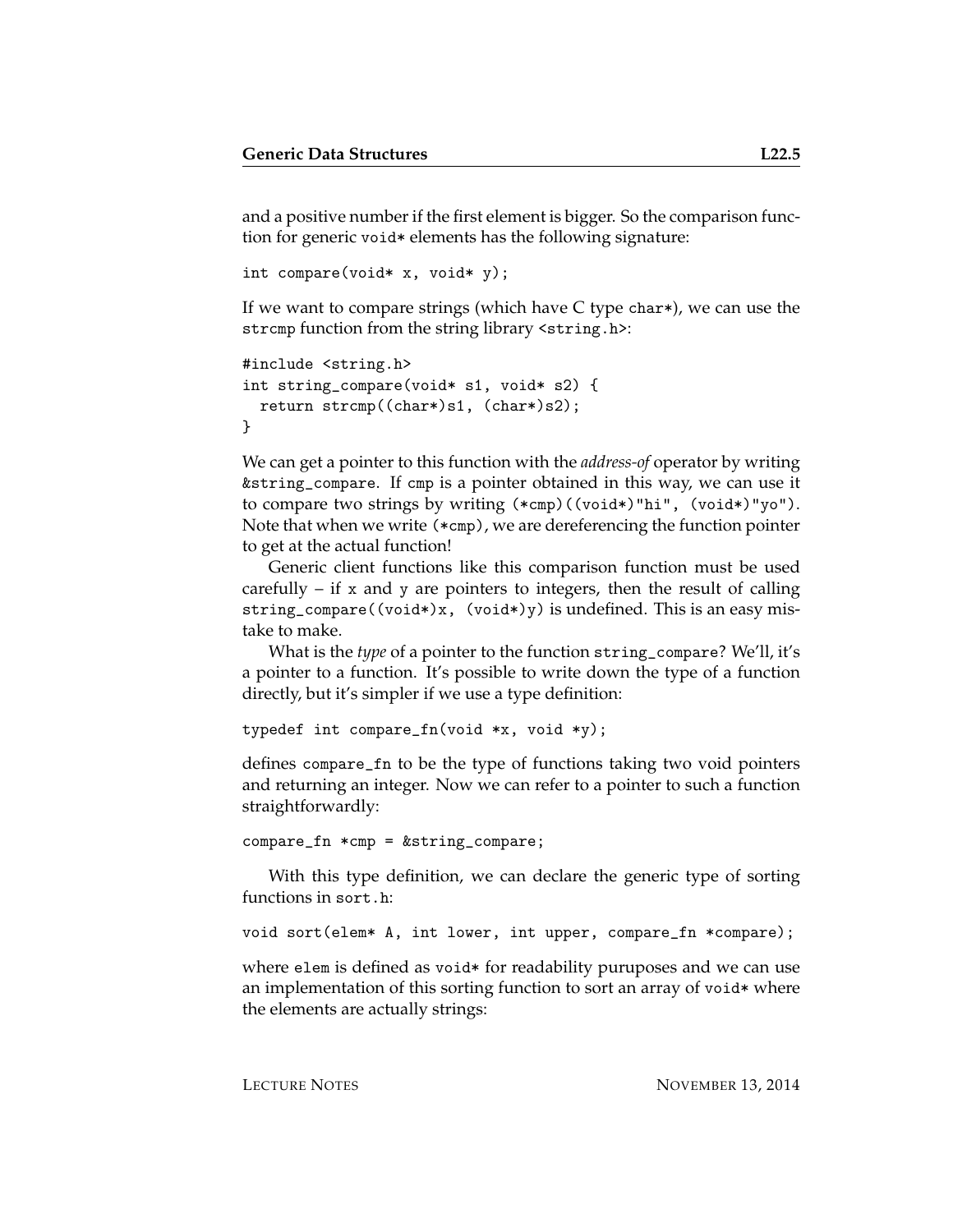```
void** S = xcalloc(4, sizeof(void*));S[0] = (void*) "pancake";S[1] = (void*) "waffle";S[2] = (void*) "toast";S[3] = (void*) "juice";sort(S, 0, 4, &string_compare);
```
The sorting library doesn't know, and doesn't need to know, that the void pointers are actually character arrays (that is, C strings). All it needs to know is that the comparison function we passed to the library knows what these pointers are and is able to compare them.

#### **5 Generic Operations via Function Pointers**

We now return to our hash table implementation problem. With function pointers, we can make the hash table implementation truly generic by allowing the client to provide pointers to the functions for extracting, comparing, and hashing keys.

But where do we pass them? We could pass all three to ht\_insert and ht\_lookup, where they are actually used. However, it is awkward to do this on every call. We notice that for a particular hash table, all three functions should be the same for all calls to insert into and search this table, because a single hash table stores elements of the same type and key. We can therefore pass these functions just once, when we first create the hash table, and store them with the table!

This gives us the following interface (in file ht.h):

```
#include <stbool.h>
#include <stdlib.h>
#ifndef _HASHTABLE_H_
#define _HASHTABLE_H_
typedef void *elem;
typedef bool elem_equal_fn(elem x, elem y);
typedef size_t elem_hash_fn(elem x);
typedef void elem_free_fn(elem x);
typedef struct hset_header* hset;
```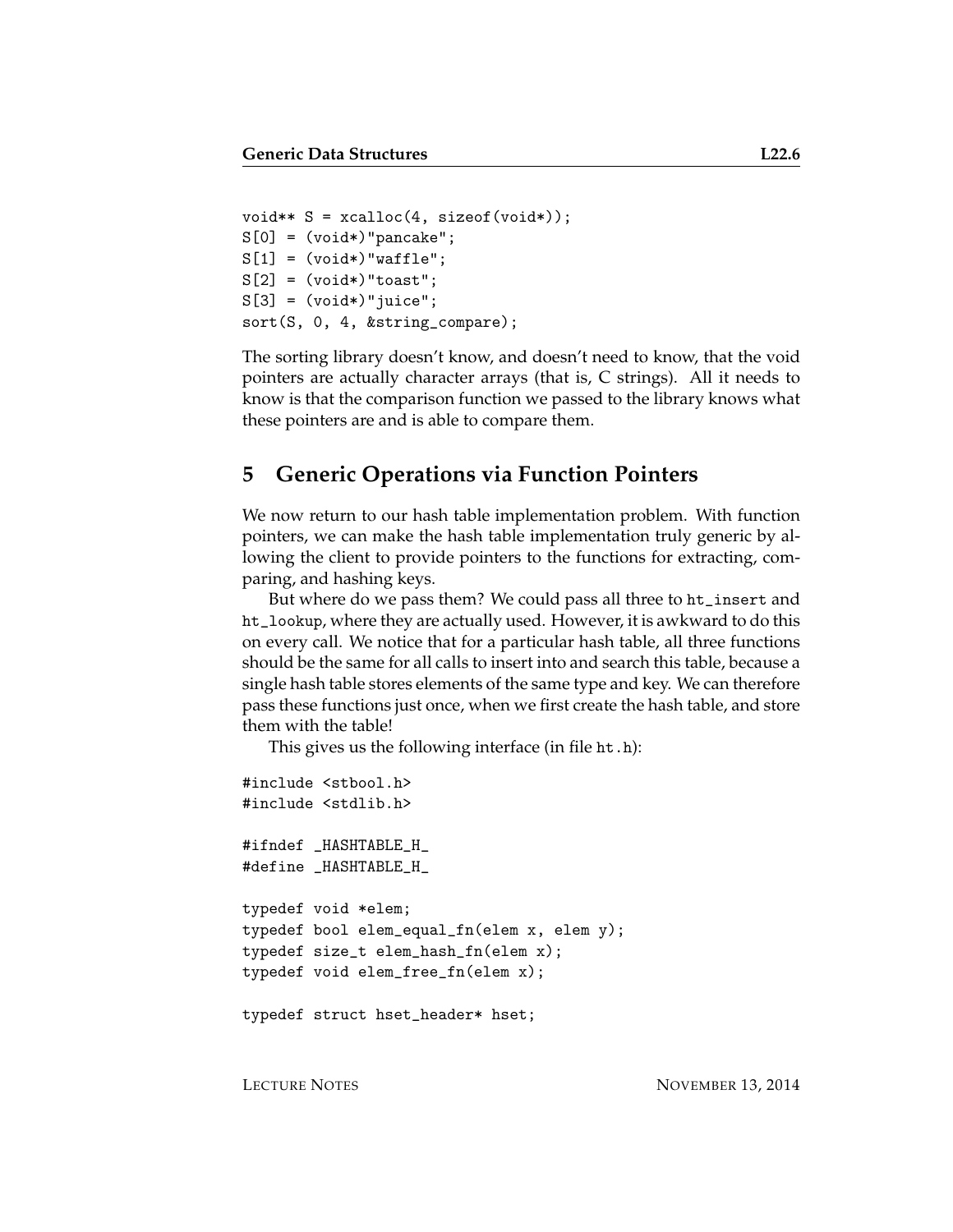```
hset hset_new(size_t capacity, // Must be > 0
             elem_equal_fn *elem_equal, // Must be non-NULL
             elem_hash_fn *elem_hash, // Must be non-NULL
             elem_free_fn *elem_free); // May be NULL
void hset_insert(hset H, elem x);
elem hset_lookup(hset H, elem x);
void hset_free(hset H);
#endif
```
We have added the function ht\_free to the interface; we'll come back to that.

We have made some small changes to exploit the presence of unsigned integers (in elem\_hash) and the size\_t type (also unsigned) to provide more appropriate types to certain functions.

Storing the function for manipulating the data brings us closer to the realm of object-oriented programming where such functions are called *methods*, and the structures they are stored in are *objects*. We don't pursue this analogy further in this course, but you may see it in follow-up courses, specifically 15-214 *Software System Construction*.

### **6 Using Generic Hashtables**

First, we see how the client code works with the above interface. We use here the example of word counts, which we also used to illustrate and test hash tables earlier. The structure contains a string and a count.

```
/* elements */
struct wc {
 char *word; /* key */int count; /* information */};
```
As mentioned before, strings are represented as arrays of characters (type char\*). The C function strcmp from library with header string.h compares strings. We then define: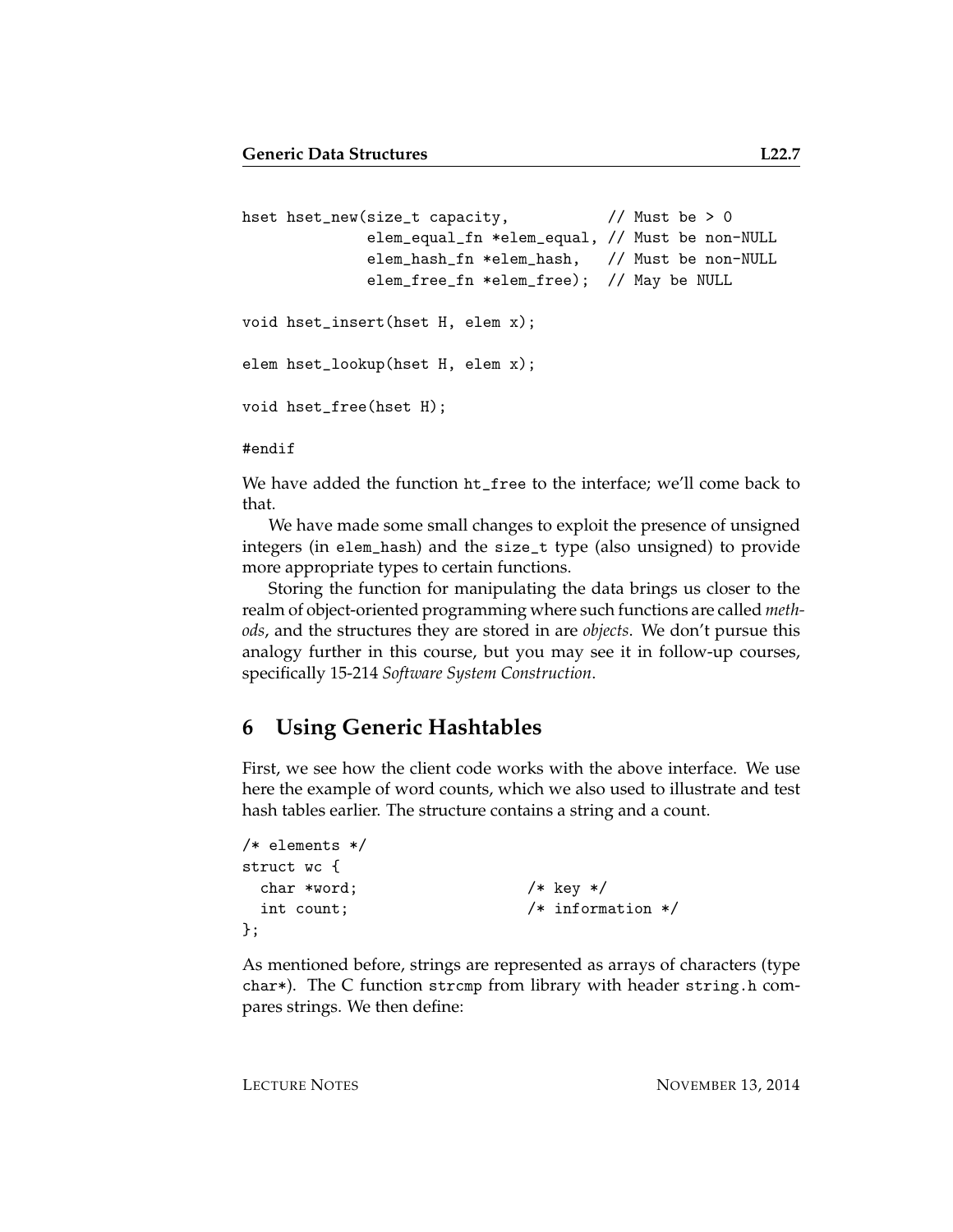```
bool words_equal(elem x, elem y) {
 struct wc >w1 = (struct wc*)x;struct wc >w2 = (struct wc*)y;return stromp(w1->word , w2->word) == 0;}
```
Keep in mind that elem is defined to be void\*. We therefore have to cast it to the appropriate struct type before we dereference it and pass it to strcmp, which requires two strings as arguments. We have to do the same thing when we write the hash function:

```
bool words_hash(elem x) {
  return hash_string(((struct wc*)x)->word);
}
```
Here is an example where we insert strings created from integers (function itoa) into a hash table and then search for them.

```
int n = (1 \le 10);ht H = ht_new(n/5, &elem_key, &key_equal, &key_hash);
for (int i = 0; i < n; i++) {
  struct wc* e = xmalloc(sizeof(struct wc));e->word = itoa(i);
  e->count = i;
 hset_insert(H, e);
}
for (int i = 0; i < n; i++) {
  struct wc A;
  A.word = itoa(i);
  struct wc *wcount = (struct wc*)(ht->lookup(H, (void*)&A));
  assert(wcount->count == i);free(A.word);
}
```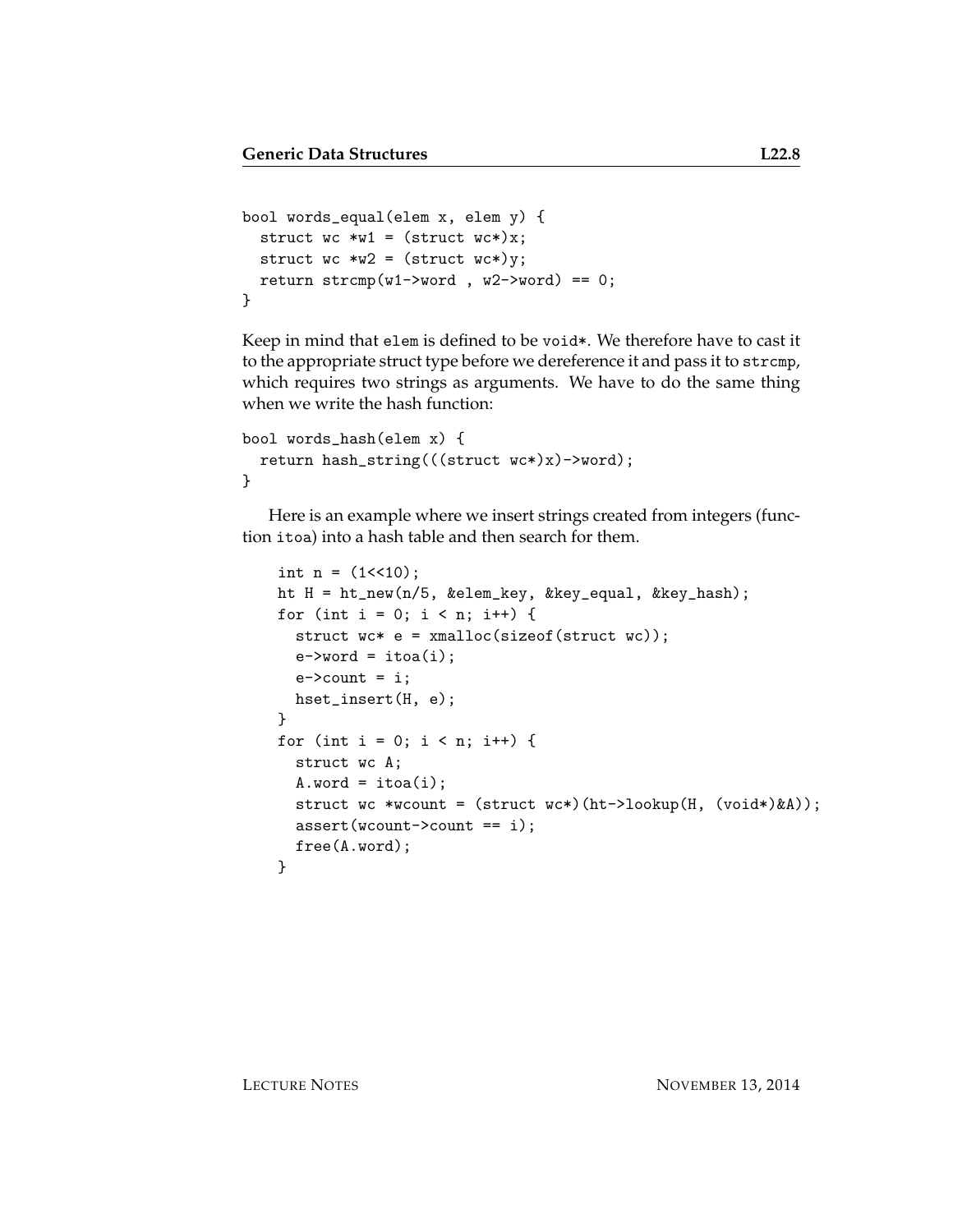# **7 Implementing Generic Hash Tables**

The hash table structure, defined in file hset.c now needs to store the function pointers passed to it.

```
struct hset_header {
 size_t size;
 size_t capacity; /* 0 < capacity */
 chain **table; /* \left(\theta\right) == capacity */elem_equal_fn *elem_equal; /* elem_equal != NULL */
 elem_hash_fn *elem_hash; /* elem_hash != NULL */
 elem_free_fn *elem_free; /* can be null */
};
```
The ht\_new function takes its extra arguments and stores them in these new fields:

```
hset hset_new(size_t capacity,
              elem_equal_fn *elem_equal,
              elem_hash_fn *elem_hash,
              elem_free_fn *elem_free) {
  REQUIRES(capacity > 0 && elem_equal != NULL && elem_hash != NULL);
 hset H = xmalloc(sizeof(struct hset_header));
 H->size = 0:
 H->capacity = capacity;
 H->table = xcalloc(capacity, sizeof(chain*));
 H->elem_equal = elem_equal;
 H->elem_hash = elem_hash;
 H->elem_free = elem_free;
 ENSURES(is_hset(H));
 return H;
}
```
We do not require that elem\_free be non-NULL. The reason for this is that the client may want to retain *ownership* of the data they have stored in the data structure. If this function pointer is NULL, then we assume the client retains ownership and only free the data that is part of the hashset in hset\_free, but if the client gives us a function, we use it to free the structure.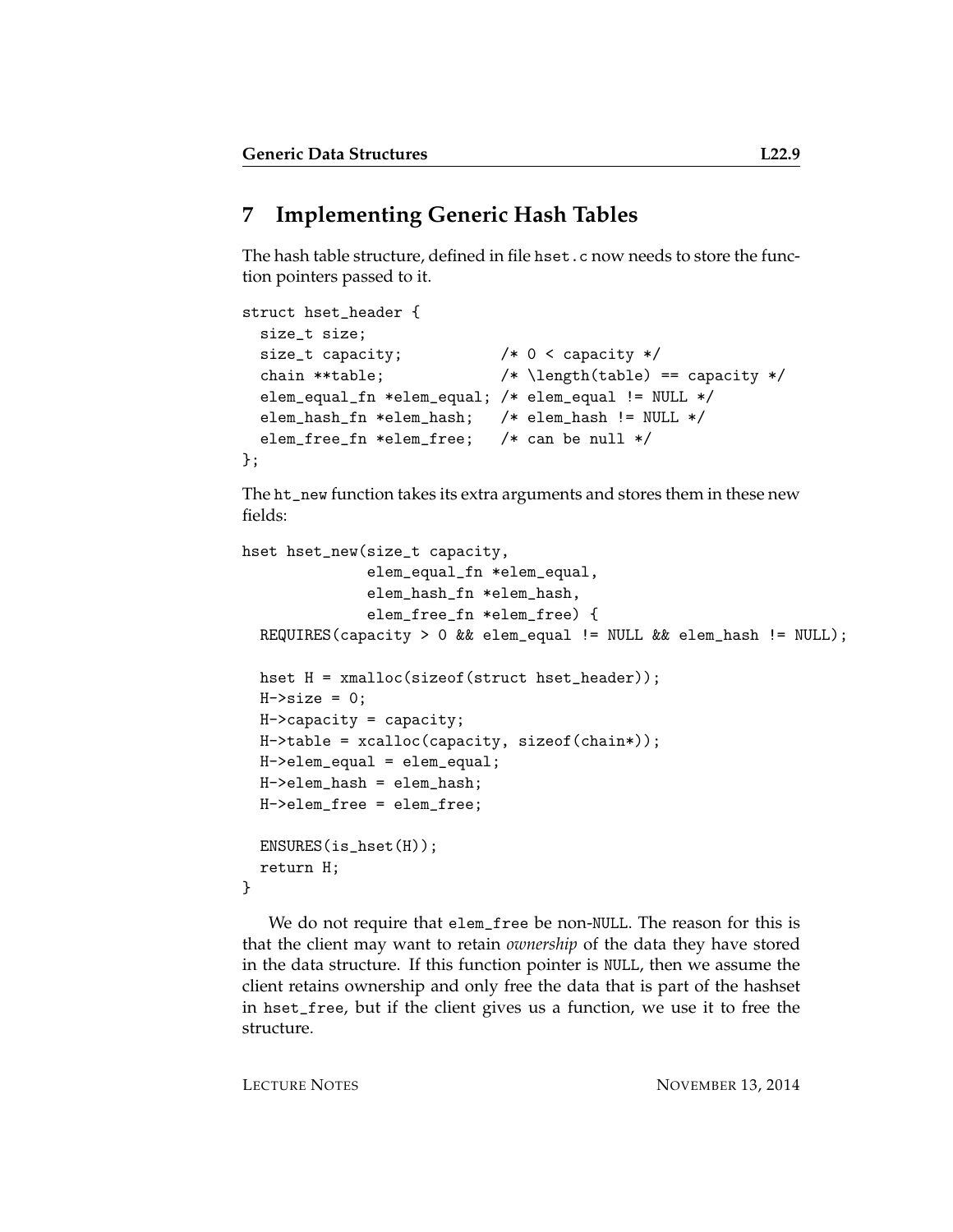```
void hset_free(hset H) {
  REQUIRES(is_hset(H));
  for (size_t i = 0; i < H->capacity; i++) {
    chain* p_next;
    for (chain* p = H-\text{stable}[i]; p := NULL; p = p_{next}) {
      if (H->elem_free != NULL) (*H->elem_free)(p->data);
      p_{\text{next}} = p-\text{next};free(p);
    }
  }
  free(H->table);
  free(H);
}
```
In this free function, we use the explicit syntax for invoking a function pointer: (\*H->elem\_free)(p->data). This makes sense, because this is the only place in our code where we call elem\_free. The other functions we store in the data structure are ones we make constant use of, so we'll create some helper functions that allow us to do so more convienently.

```
static inline size_t hashindex(hset H, elem x) {
 REQUIRES(H != NULL && H->capacity > 0 && H->elem_hash != NULL);
 return (*H->elem_hash)(x) % H->capacity;
}
static inline bool elemequal(hset H, elem x, elem y) {
 REQUIRES(H != NULL && H->capacity > 0 && H->elem_equal != NULL);
 return (*H->elem_equal)(x, y);
}
```
The static inline keywords are optional. We use here the directive static inline to instruct the compiler to *inline* the function, which means that wherever a call to this function occurs, the compiler just replaces the call by the function body, for the sake of efficiency. This provides a similar but semantically cleaner and less error-prone alternative to C preprocessor macros.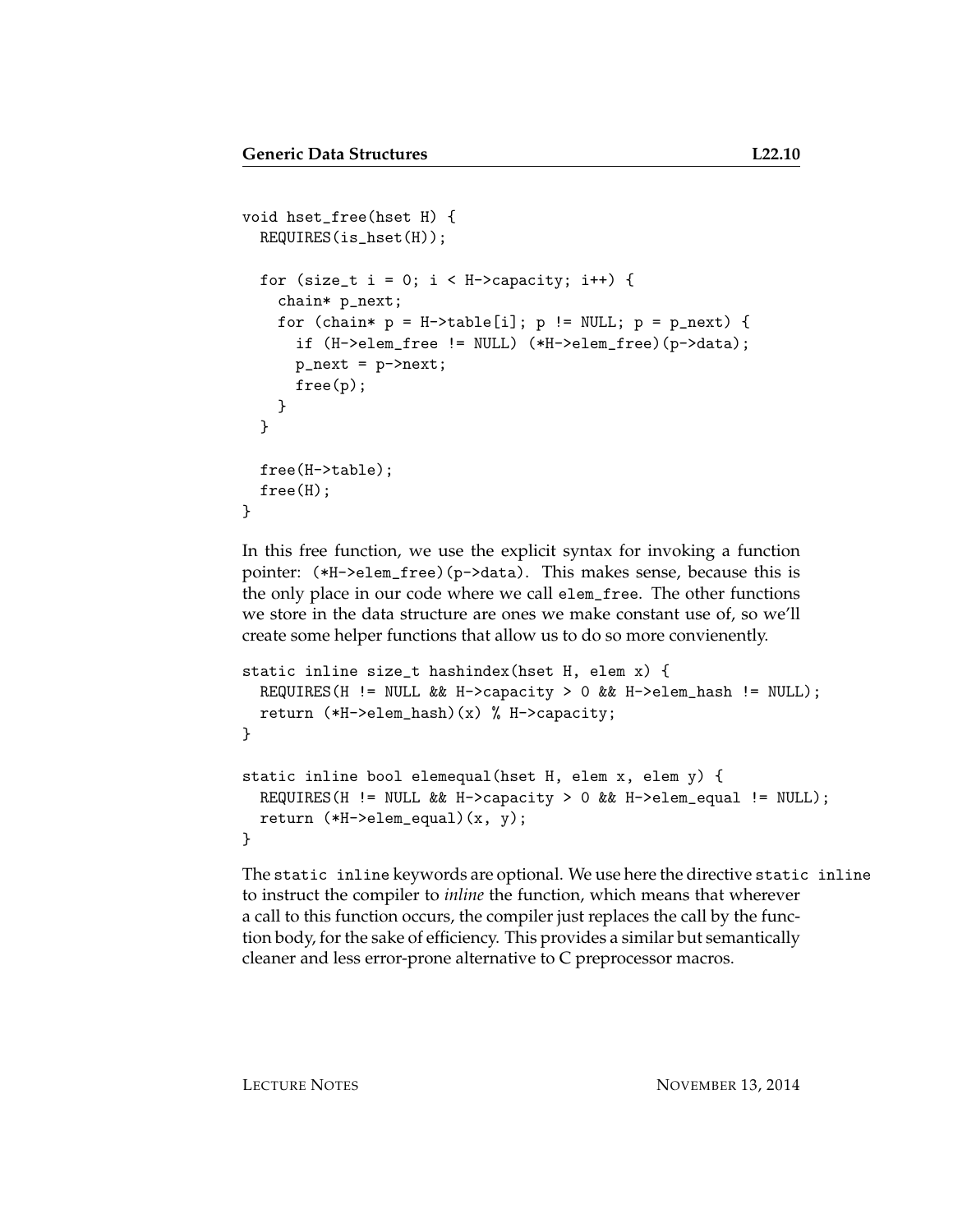We use these helper functions in the lookup and insertion functions.

```
elem ht_lookup(ht H, elem x)
{
 REQUIRES(is_ht(H));
  int i = element(H, x);chain* p = H-\text{stable}[i];
  while (p \mid = NULL) {
    ASSERT(p->data != NULL);
    if (elemequal(H, p->data, x))
      return p->data;
    else
      p = p->next;
  }
  /* not in chain */
  return NULL;
}
```
This concludes this short discussion of generic implementations of libraries, exploiting void\* and function pointers.

In more modern languages such as ML, so-called *parametric polymorphism* can eliminate the need for checks when coercing from void\*. The corresponding construct in object-oriented languages such as Java is usually called *generics*. We do not discuss these in this course.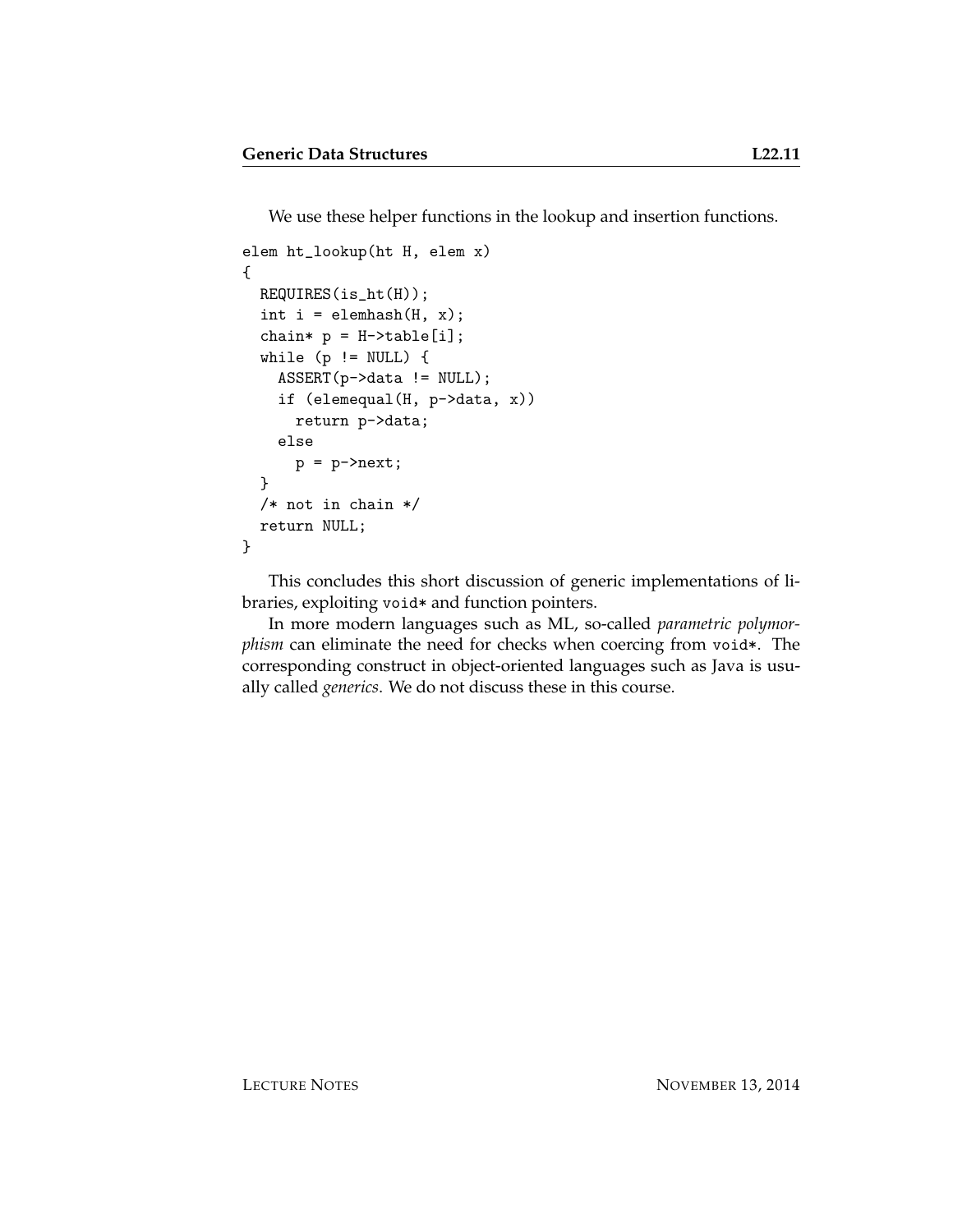# **8 A Subtle Memory Leak**

Let's look at the beginning code for insertion into the hash table.

```
void hset_insert(hset H, elem x) {
  REQUIRES(is_hset(H) && x != NULL);
  int i = hashindex(H, x);
  for (chain* p = H-\text{stable}[i]; p := NULL; p = p-\text{next}) {
    if (elemequal(H, p->data, x)) {
      p->data = x;
      return;
    }
  }
  // prepend new element
  chain* p = \text{smalloc}(sizeof(chain));p->data = x;
  p->next = H->table[i];
  H-\gttable[i] = p;(H->size)++;ENSURES(is_hset(H));
  return NULL;
}
```
At the end of the while loop, we know that the key  $k$  is not already in the hash table. But this code fragment has a subtle memory leak. Can you see  $it?$ <sup>[1](#page-11-0)</sup>

<span id="page-11-0"></span><sup>&</sup>lt;sup>1</sup>The code author overlooked this in the port of the code from C0 to C, but one of the students noticed.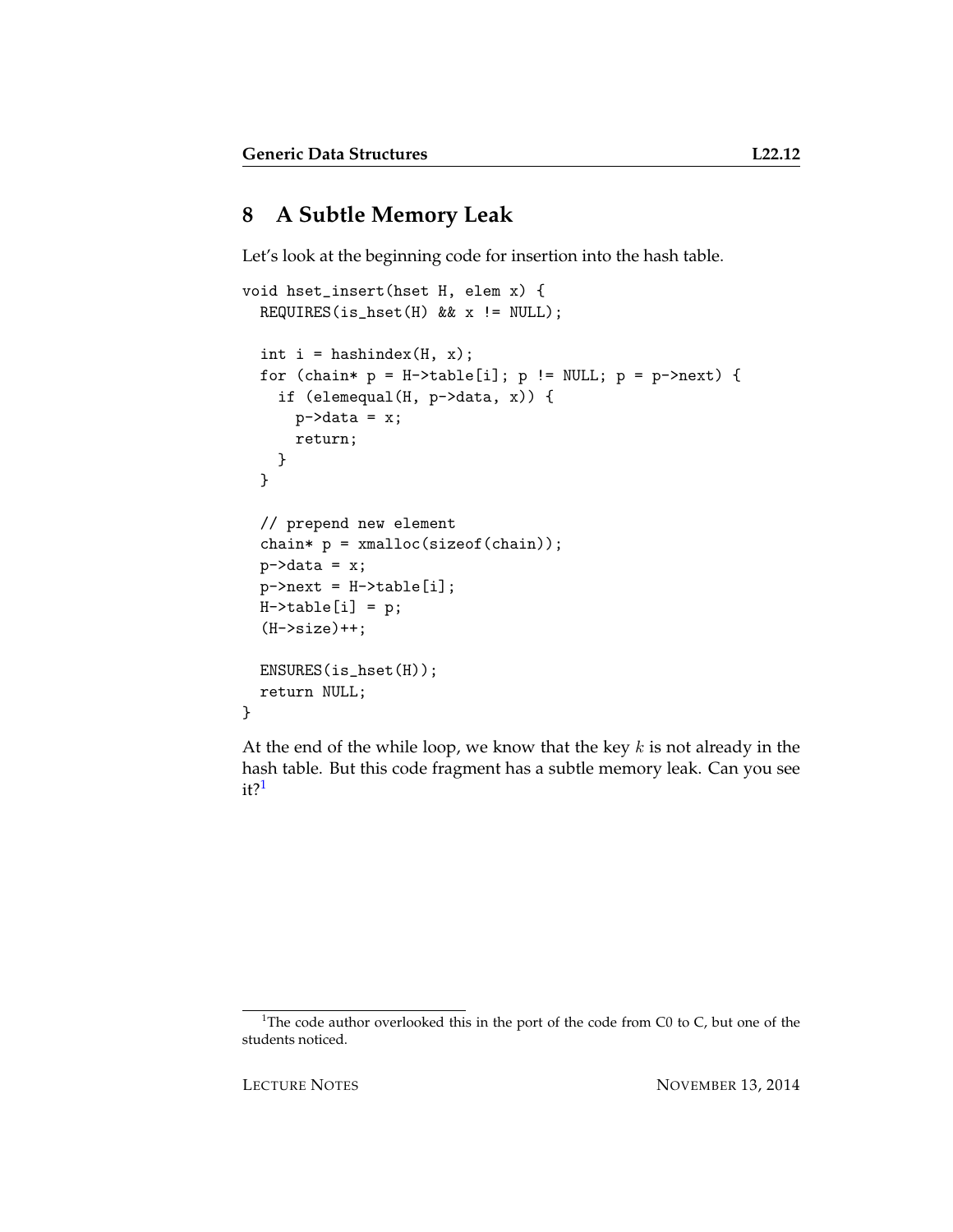The problem is that when we overwrite p->data with e, the element currently stored in that field may be lost and can potentially no longer be freed.

There seem to be two solutions. The first is for the hash table to apply the elem\_free function it was given. We should guard this with a check that the element we are inserting is indeed new, otherwise we would have a freed element in the hash table, leading to undefined behavior.

```
if (elemequal(H, p->data, x)) {
  /* free existing element, if different from new one */
  if (p-\lambda) = x \cdot (*H-\lambda) = (p-\lambda) + (p-\lambda);
  /* overwrite existing element */
  p->data = e;
  return;
}
```
The client has to be aware that the element already in the table will be freed when a new one with the same key is added.

In order to avoid this potentially dangerous convention, we can also just *return* the old element if there is one, and NULL otherwise. The information that such an element already existed may be useful to the client in other situations, so it seems like the preferable solution. The client could always immediately apply the element free function if that is appropriate. This requires a small change in the interface, but first we show the relevant code.

```
int i = hashindex(H, x);
for (chain* p = H-\text{table}[i]; p := NULL; p = p-\text{next}) {
  if (elemequal(H, p->data, x)) {
    elem old = p->data;
    p->data = x;
    return old;
  }
}
```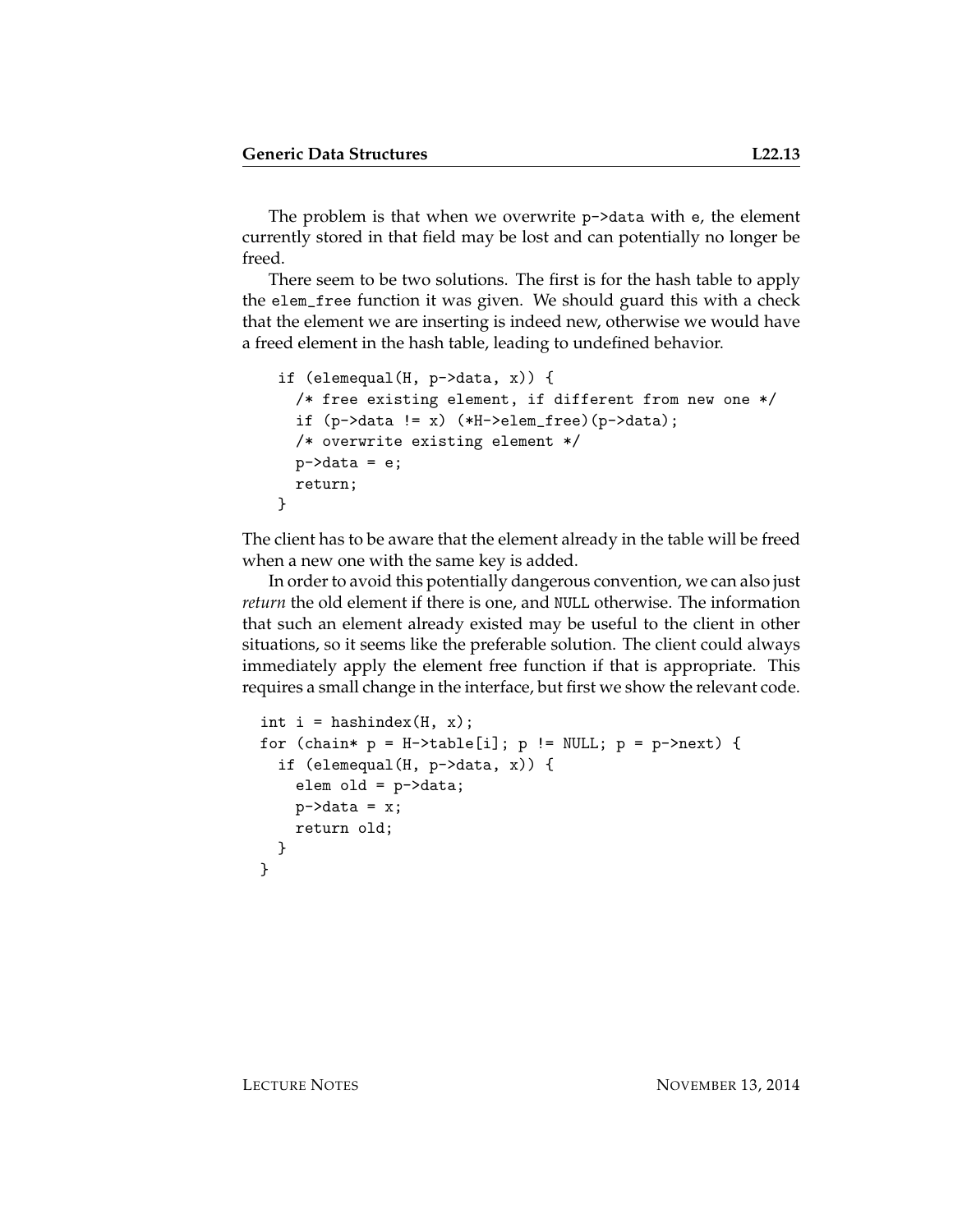The relevant part of the revised header file ht.h now reads:

```
typedef void *elem;
typedef bool elem_equal_fn(elem x, elem y);
typedef size_t elem_hash_fn(elem x);
typedef void elem_free_fn(elem x);
typedef struct hset_header* hset;
hset hset_new(size_t capacity, // Must be > 0
             elem_equal_fn *elem_equal, // Must be non-NULL
              elem_hash_fn *elem_hash, // Must be non-NULL
              elem_free_fn *elem_free); // May be NULL
elem hset_insert(hset H, elem x);
elem hset_lookup(hset H, elem x);
void hset_free(hset H);
```
#### <span id="page-13-0"></span>**9 Separate Compilation**

Although the C language does not provide much support for modularity, convention helps. The convention rests on a distinction between *header files* (with extension .h) and *program files* (with extension c).

When we implement a data structure or other code, we provide not only filename.c with the code, but also a header file filename.h with declarations providing the interface for the code in filename.c. The implementation filename.c contains #include "filename.h" at its top, and client will have the same line. The fact that both implementation and client include the same header file provides a measure of consistency between the two.

A header file filename.h should never contain any function definitions (that is, code), only type definitions, structure declarations, macros, and function declarations (so-called function prototypes). In contrast, a program file filename.c can contain both declarations and definitions, with the understanding that the definitions are not available to other files.

These header files have *header guards* that prevent the compiler from processing them more than once when compiling several files at the same time (thus they are sometimes called "once-only headers". The guards are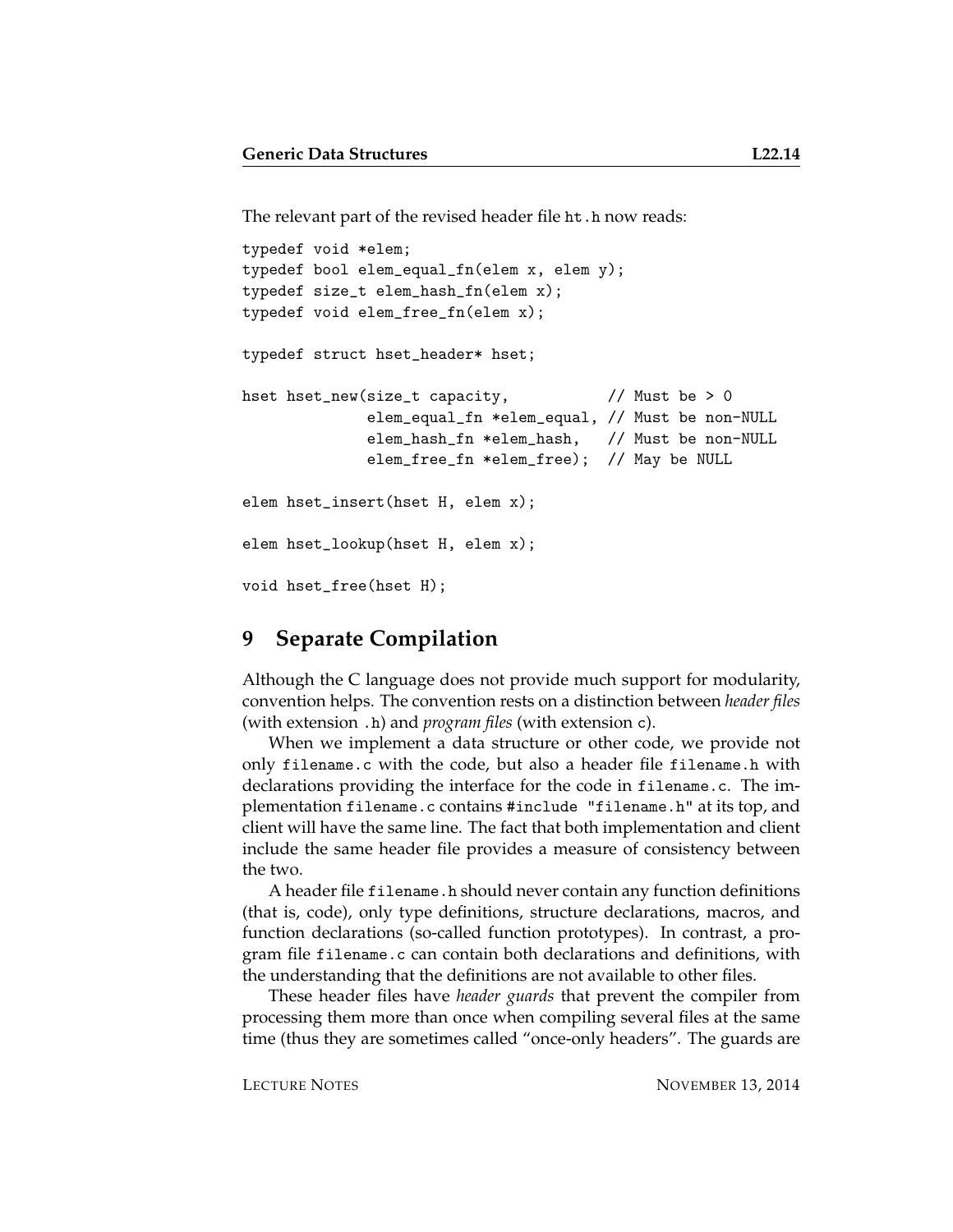directives to the C preprocessor, perhaps best explained by example. Here again is the header file for hashtables:

```
#include <stdlib.h>
#include <stdbool.h>
#ifndef _HSET_H_
#define _HSET_H_
typedef void *elem;
typedef bool elem_equal_fn(elem x, elem y);
typedef size_t elem_hash_fn(elem x);
typedef void elem_free_fn(elem x);
typedef struct hset_header* hset;
hset hset_new(size_t capacity, // Must be > 0
             elem_equal_fn *elem_equal, // Must be non-NULL
             elem_hash_fn *elem_hash, // Must be non-NULL
             elem_free_fn *elem_free); // May be NULL
elem hset_insert(hset H, elem x);
elem hset_lookup(hset H, elem x);
void hset_free(hset H);
```
#### #endif

The presence of #ifndef . . . #endif causes the preprocessor to check whether it has already defined \_HASHTABLE\_H\_. The first time it scans the file, it will not have defined it (note the importance of choosing a name that is unlikely to occur in other headers!), and so it processes everything up to the #endif. Any subsequent scans will skip everything between #ifndef and #endif. In the case of this particular header, no harm is done other than a waste of time in processing it more than once. But unpleasant compiler errors can occur if headers in general are not once-only.

We only ever #include header files, never program files, in order to maintain the separation between code and interface.

When gcc is invoked with multiple files, it behaves somewhat differently than cc0. It compiles each file *separately*, referring only to the included